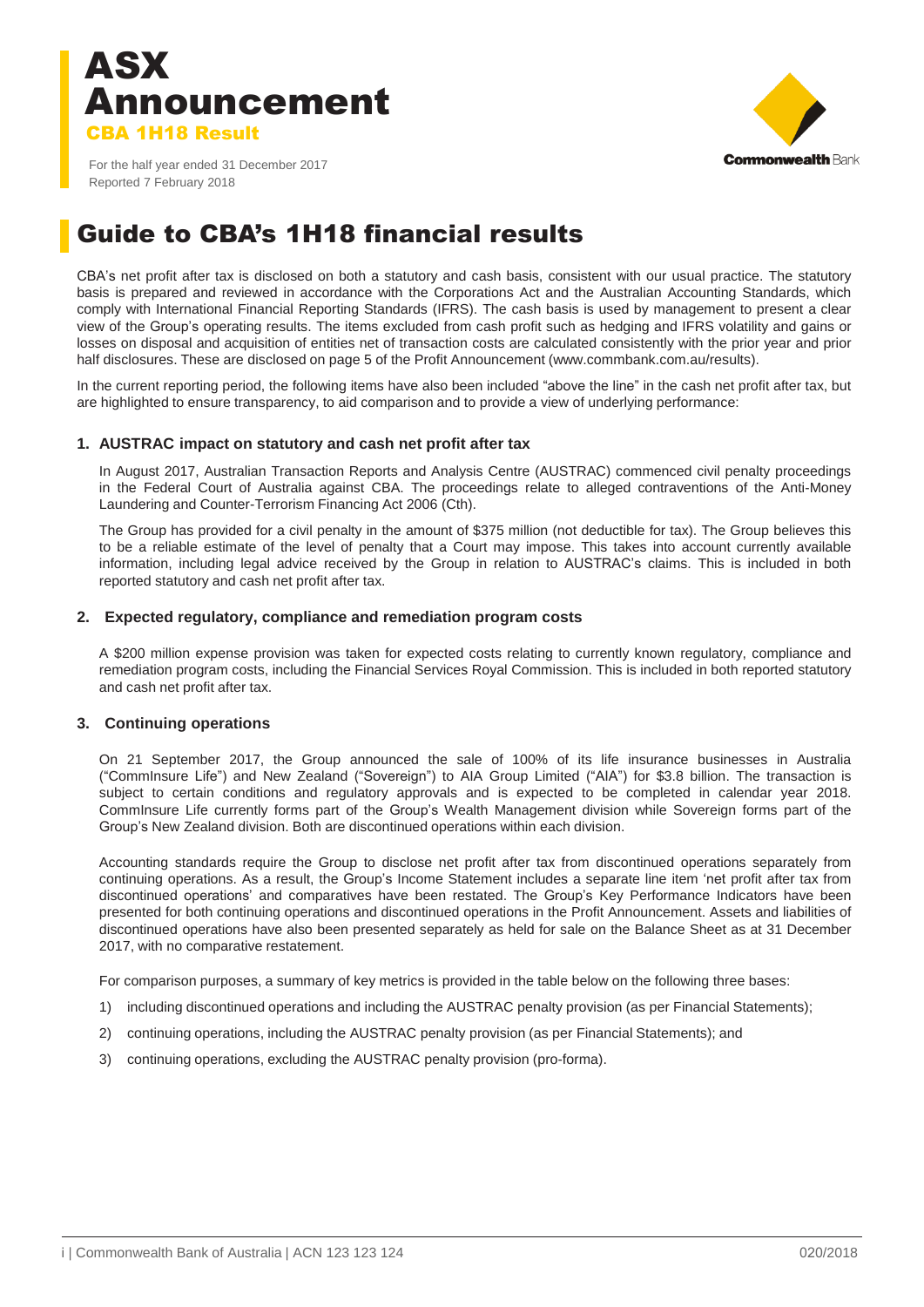### Guide to the presentation of CBA's 1H18 financial results (continued)

|                                             |                                                                                           |                    | <b>Profit Announcement</b>                                                |                    |                                                                                   |                    |
|---------------------------------------------|-------------------------------------------------------------------------------------------|--------------------|---------------------------------------------------------------------------|--------------------|-----------------------------------------------------------------------------------|--------------------|
|                                             | Inclusive of discontinued<br>operations & incl. AUSTRAC<br>penalty provision <sup>2</sup> |                    | Continuing operations,<br>incl. AUSTRAC<br>penalty provision <sup>2</sup> |                    | Pro-forma continuing<br>operations, ex. AUSTRAC<br>penalty provision <sup>3</sup> |                    |
| Half year ended ("cash basis") <sup>1</sup> | 31 Dec 17                                                                                 | Dec 17 v<br>Dec 16 | 31 Dec 17                                                                 | Dec 17 v<br>Dec 16 | 31 Dec 17                                                                         | Dec 17 v<br>Dec 16 |
| Cash net profit after tax                   | \$4,871m                                                                                  | $(0.7\%)$          | \$4,735m                                                                  | $(1.9\%)$          | \$5,110m                                                                          | 5.8%               |
| Cost-to-income $4$                          | 44.2%                                                                                     | 90 bpts            | 43.9%                                                                     | 120 bpts           | 41.1%                                                                             | $(160)$ bpts       |
| Jaws $5$                                    | (2.3%)                                                                                    | n/a                | $(3.0\%)$                                                                 | n/a                | 3.9%                                                                              | n/a                |
| Effective tax rate                          | 29.9%                                                                                     | 150 bpts           | 30.0%                                                                     | 150 bpts           | 28.4%                                                                             | $(10)$ bpts        |
| Profit after capital charge <sup>6</sup>    | \$3,126m                                                                                  | $(4.0\%)$          | \$3,095m                                                                  | $(5.7\%)$          | \$3,470m                                                                          | 5.7%               |
| Earnings per share (basic)                  | 280.0c                                                                                    | $(2.0\%)$          | 272.2c                                                                    | $(3.2\%)$          | 293.7c                                                                            | 4.5%               |
| Return on equity                            | 15.0%                                                                                     | $(100)$ bpts       | 14.5%                                                                     | (120) bpts         | 15.7%                                                                             |                    |

#### **4. Underlying performance**

In order to present an underlying view of business performance, a number of adjustments have been made to show underlying operating income and underlying operating expense for continuing operations:

- 1) 1H17 has been adjusted to exclude a \$397 million gain on sale of the Group's remaining investment in Visa Inc. and a \$393 million one-off expense for acceleration of amortisation on certain software assets;
- 2) the impact of consolidation and equity accounted profits of AHL Holdings Pty Ltd (trading as Aussie Home Loans) has been excluded; and
- 3) 1H18 is adjusted to exclude an expense provision which the Group believes to be a reliable estimate of the level of penalty that a Court may impose in the AUSTRAC proceedings.

| Operating income (\$m)           | 1H17   | 1H18   | %    |
|----------------------------------|--------|--------|------|
| Reported (continuing operations) | 12,833 | 13,122 | 2.3% |
| Visa share sale                  | (397)  |        |      |
| AHL                              | (22)   | (94)   |      |
| Underlying operating income      | 12,414 | 13,028 | 4.9% |
|                                  |        |        |      |
|                                  |        |        |      |
| Operating expense (\$m)          | 1H17   | 1H18   | $\%$ |
| Reported (continuing operations) | 5,474  | 5,764  | 5.3% |
| Accelerated amortisation         | (393)  |        |      |
| AHI                              |        | (71)   |      |
| <b>AUSTRAC</b>                   |        | (375)  |      |

On this basis, the underlying cost-to-income ratio is 40.8% compared to the reported cash NPAT (continuing operations, including AUSTRAC penalty provision) cost-to-income ratio of 43.9%.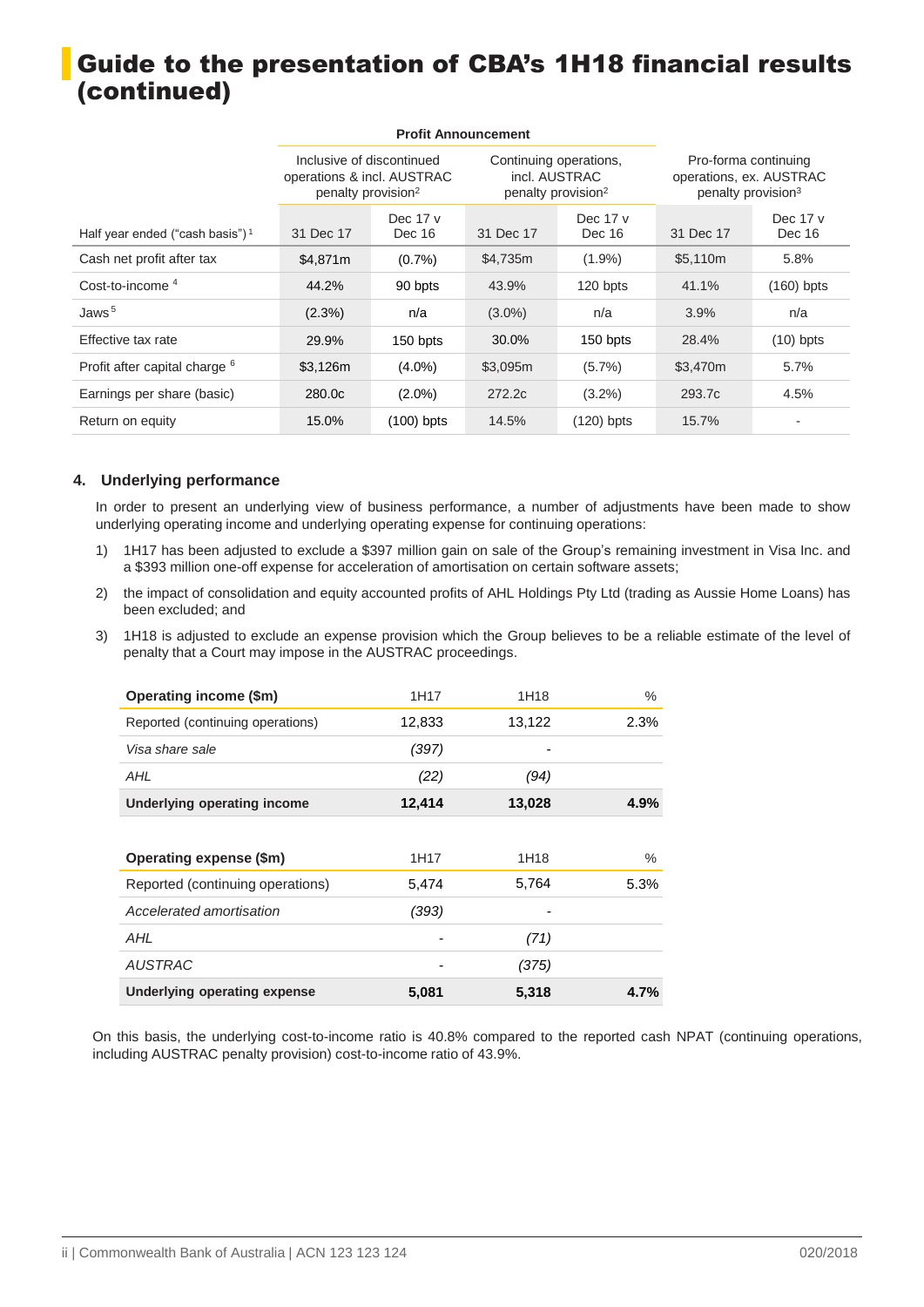# ASX Announcement CBA 1H18 Result

For the half year ended 31 December 2017 7,8 Reported 7 February 2018



### Result overview

During this period, we have focused a great deal of effort on fixing our mistakes, and becoming a better bank. The pride and dedication of our people have also enabled continuing business momentum across CBA. This result underlines the continued impact of our strategy of investing in our people and technology. Customer satisfaction has remained high, and customers are doing more with us, with transaction account volumes a stand-out. Combined with disciplined margin management, on-going productivity and stable credit quality, this has again produced industry-leading underlying performance.

We have taken a significant provision for regulatory and compliance costs, consistent with accounting standards. We have also taken a \$375 million expense provision which we believe to be a reliable estimate of the civil penalty a Court may impose in the AUSTRAC proceedings. We recognise, and regret, that these costs arise from our failure to meet some standards that we should have. We will continue to work hard to do better.

At the same time, we have been able to increase our dividend, even whilst providing for these costs, and strengthening all aspects of our balance sheet so that we can support customers and deliver returns for our shareholders into the future." Chief Executive Officer, Ian Narev

| <b>Performance</b><br>(continuing operations) <sup>8</sup> | <b>1H18</b> | <b>1H18</b><br>v 1H17 |
|------------------------------------------------------------|-------------|-----------------------|
| Statutory NPAT <sup>9</sup>                                | \$4,895m    | 1.2%                  |
| Cash NPAT                                                  | \$4,735m    | $(1.9\%)$             |
| Operating performance                                      | \$7,358m    | flat                  |
| Loan impairment expense                                    | \$596m      | $(0.5\%)$             |
| Net interest margin                                        | 2.16%       | 6 bpts                |
| Cost-to-income                                             | 43.9%       | 120 bpts              |

### Financial summary

| <b>Returns and strength</b><br>(continuing operations) <sup>8</sup> | <b>1H18</b> | <b>1H18</b><br>v 1H17 |
|---------------------------------------------------------------------|-------------|-----------------------|
| Dividend per share                                                  | \$2.00      | $+1$ cent             |
| Earnings per share (cash)                                           | \$2.72      | $(3.2\%)$             |
| Return on equity (cash)                                             | 14.5%       | $(120)$ bpts          |
| CET 1 capital ratio - APRA 10                                       | 10.4%       | 50 bpts               |
| CET 1 capital ratio - International 10                              | 16.3%       | 90 bpts               |
| Customer deposits<br>as % funding                                   | 68%         | 200 bpts              |

### Earnings



# Dividends, Return on Equity



iii | Commonwealth Bank of Australia | ACN 123 123 124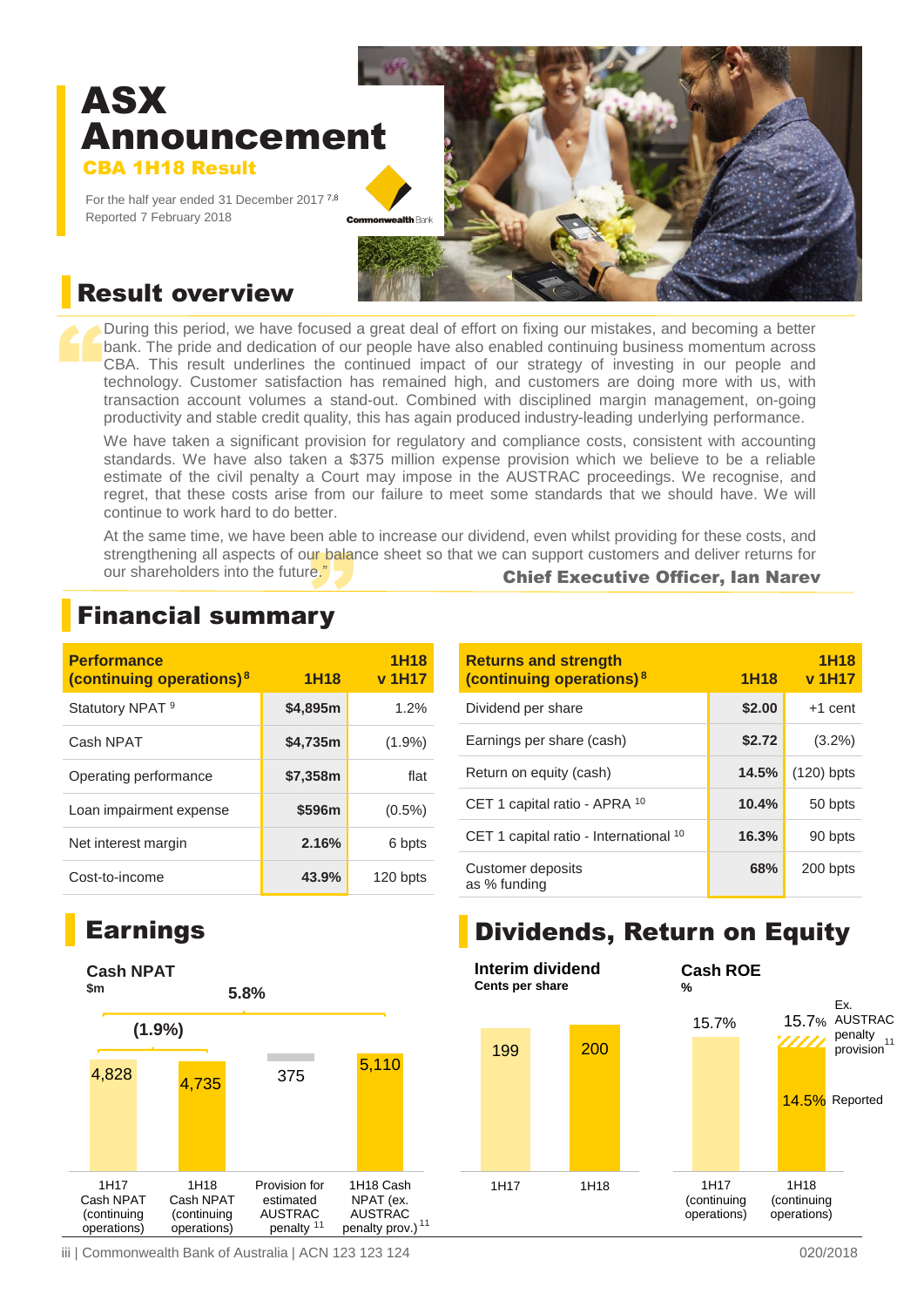### Underlying operating momentum<sup>12</sup>

#### **Operating income**



- Underlying operating income increased 4.9%, due mainly to higher net interest income which was up 6.2%. This reflected continuing volume and margin management, with lending volumes up 3.5% and the Group's net interest margin up 6 basis points to 2.16%.
- Other banking income was flat. Higher structured asset finance income and lending fees were offset by lower trading income in the institutional business reflecting reduced market volatility and by lower interchange rates and ATM fees in the retail bank.
- Strong investment markets drove funds management income. This was partly offset by lower general

### **Operating performance**

1H18 v 1H17, underlying



insurance income which was impacted by higher claims due to weather events.

- Underlying operating expenses increased 4.7% to \$5,318m, driven by a \$200m expense provision for expected regulatory, compliance and remediation program costs.
- The underlying cost-to-income ratio reduced a further 10 basis points to 40.8%.
- 'Business as usual' expenses increased by 2.0%.<sup>13</sup> The key drivers were \$48m of incremental costs in frontline and compliance staff and higher expensed investment spend which was up 19%.

### Property lending – selective growth



- Our strategic focus on improving the home loan experience for customers continued to drive increased lending through the retail bank's proprietary channels.
- CBA's commitment to balancing regulatory requirements, returns and risk resulted in growth in the home loan portfolio moderating to 5.2% in the twelve months to December 2017.
- Growth in the home loan portfolio was driven by a 7.5% increase in owner-occupied loans and a 0.5% increase in investment home loans.
- For the December quarter, interest only lending comprised 21% of total flows, below APRA's 30% benchmark.
- Corporate exposures to apartment developments reduced further to \$4.06bn.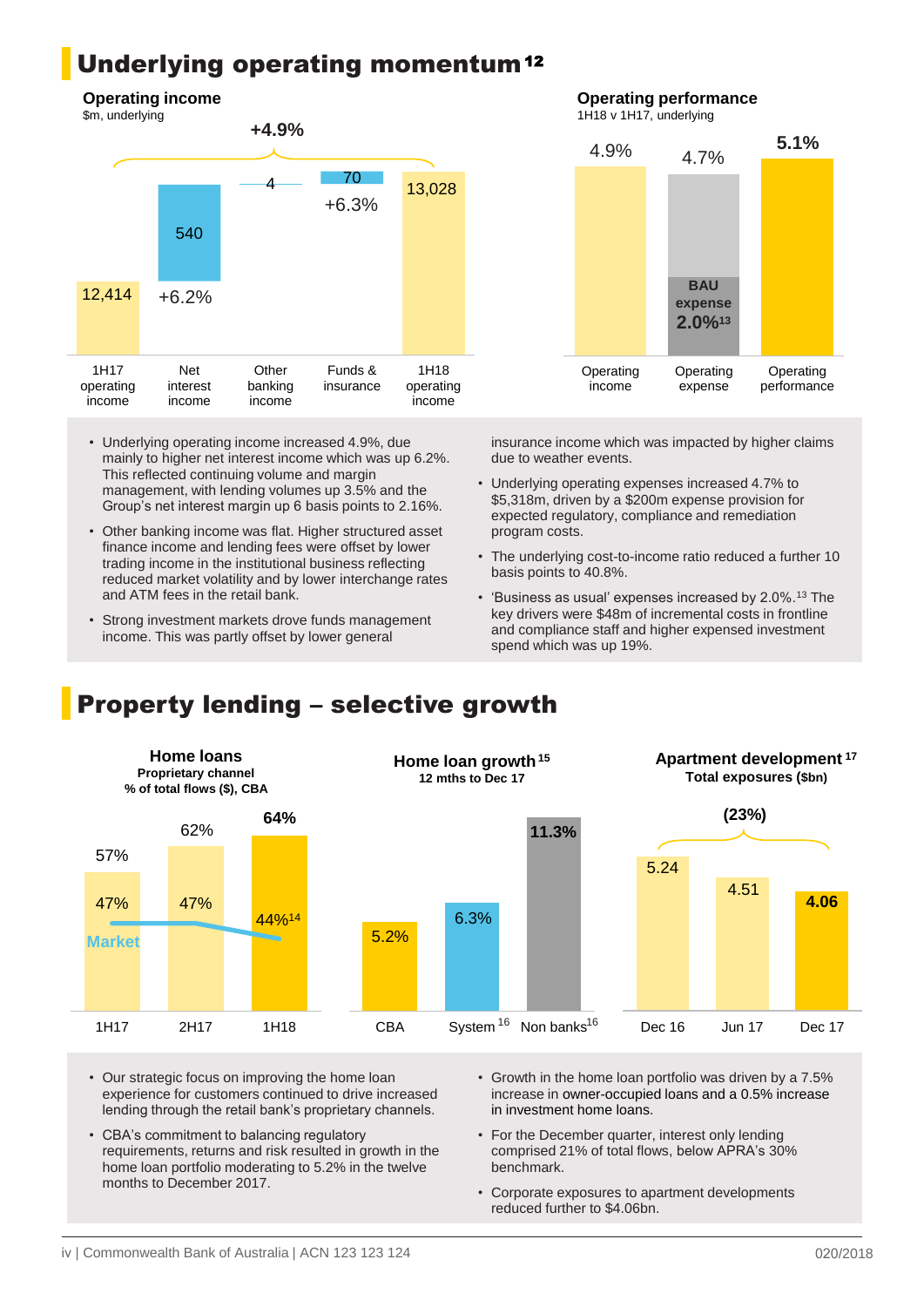### Credit quality

#### **Loan impairment expense** Group, bpts <sup>18</sup>



FY09 Pro forma FY10 FY11 FY12 FY13 FY14 FY15 FY16 FY17 1H18

- Credit quality remained sound. Loan impairment expense (LIE) as a percentage of average gross loans and acceptances was 16 basis points.
- Consumer LIE decreased to 17 basis points from 18 basis points in the first half of 2017. Corporate LIE decreased by 1 basis point to 13 basis points.
- Personal loan, credit card and home loan arrears (excluding WA) remained low.



• For provisioning, CBA will adopt AASB 9 on 1 July 2018 which requires the use of a forward-looking methodology. The impact will be recognised in opening retained earnings. If the standard had been adopted as at 1 July 2017, the estimated pro-forma impact would have been an increase in impairment provisions of approximately \$850m, and a reduction in the CET1 ratio of circa 25 basis points.<sup>22</sup>



• A focus on strengthening the balance sheet in the period led to stronger capital, funding and liquidity.

- CBA's Common Equity Tier 1 capital ratio was 10.4% on an APRA basis at 31 December 2017, up 30 basis points on 30 June 2017 and up 50 basis points on 31 December 2016. This includes the impact of the provision for the estimated AUSTRAC penalty. On an internationally comparable basis it increased to 16.3%, maintaining CBA's position in the top quartile of international peer banks for CET1.
- Customer deposits contributed 68% of total funding.
- The Net Stable Funding Ratio was 110%, up from 107% in June 2017, driven by increased long term funding and extension of deposit terms.
- Favourable funding conditions provided the opportunity to lengthen the tenor of wholesale funding at broadly flat costs. The weighted average maturity of the long term portfolio increased to 4.6 years, and the average tenor of year-to-date new issuance is 8.9 years.
- The proportion of long term funding in the wholesale portfolio increased from 58% to 63%.
- Liquid assets were \$138.5bn, including a committed liquidity facility of \$48.3bn, and the Liquidity Coverage Ratio was 131%, up from 129% at 30 June 2017.
- The Leverage Ratio was 5.4% on an APRA basis and 6.1% on an internationally comparable basis.

## Balance sheet strength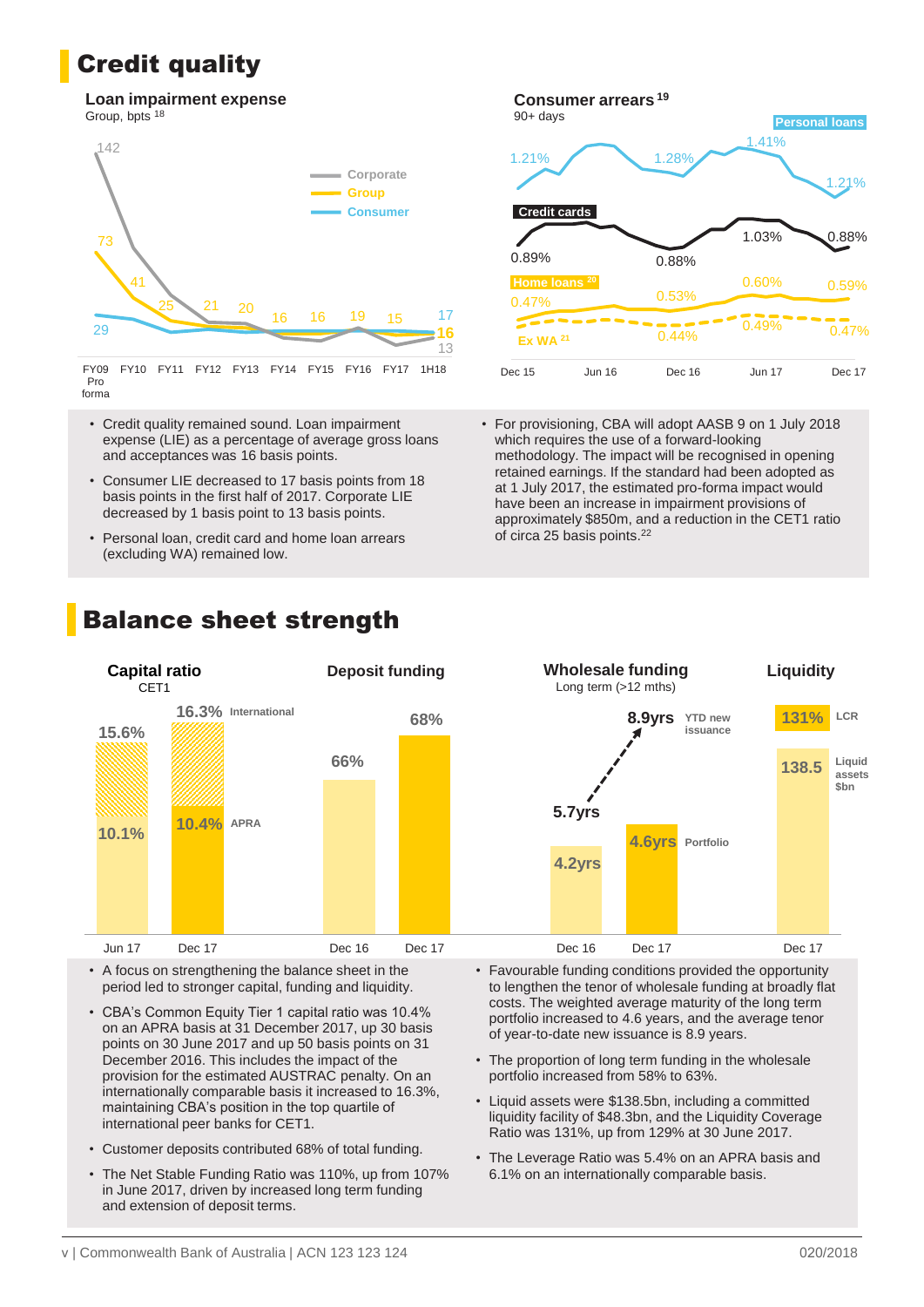### Continuing focus on customer satisfaction

#### **Customer Satisfaction <sup>23</sup>**

| <b>Rank</b> |
|-------------|
| #1          |
| $=$ #1      |
| #1          |
| #1          |
|             |



• Customer satisfaction ratings have remained high with Commonwealth Bank continuing to rate first or equal first in key segments.

Net Promoter Score (NPS) is now the primary metric by which we assess customer satisfaction. Our goal is to be number one in NPS for all customer segments.

### Ceba Chatbot, Tyme technology



- CBA has again maintained its commitment to investing in technology and innovation, in order to bring market-leading products and services to customers.
- CommBank's new Ceba chatbot, driven by artificial intelligence, can help customers complete more than 200 banking tasks.
- Continued innovation through Tyme has led to the development of TymeCoach, a financial wellbeing platform for customers in South Africa. Tyme technology is also being transferred to ASB in New Zealand, with the deployment of 130 digital kiosks.

### **Continuing innovation Fig. 3** Helping customers and the community



- Over 2,700 people have accessed CBA's Domestic & Family Violence Assistance Package since launch in October 2017. The package provides counselling and financial support to customers affected by domestic and family violence.
- CBA was the first Australian bank to remove ATM withdrawal fees for all CommBank and non-CommBank customers.
- A new remuneration framework has been introduced for branch tellers to ensure the focus is on customer service, rather than sales.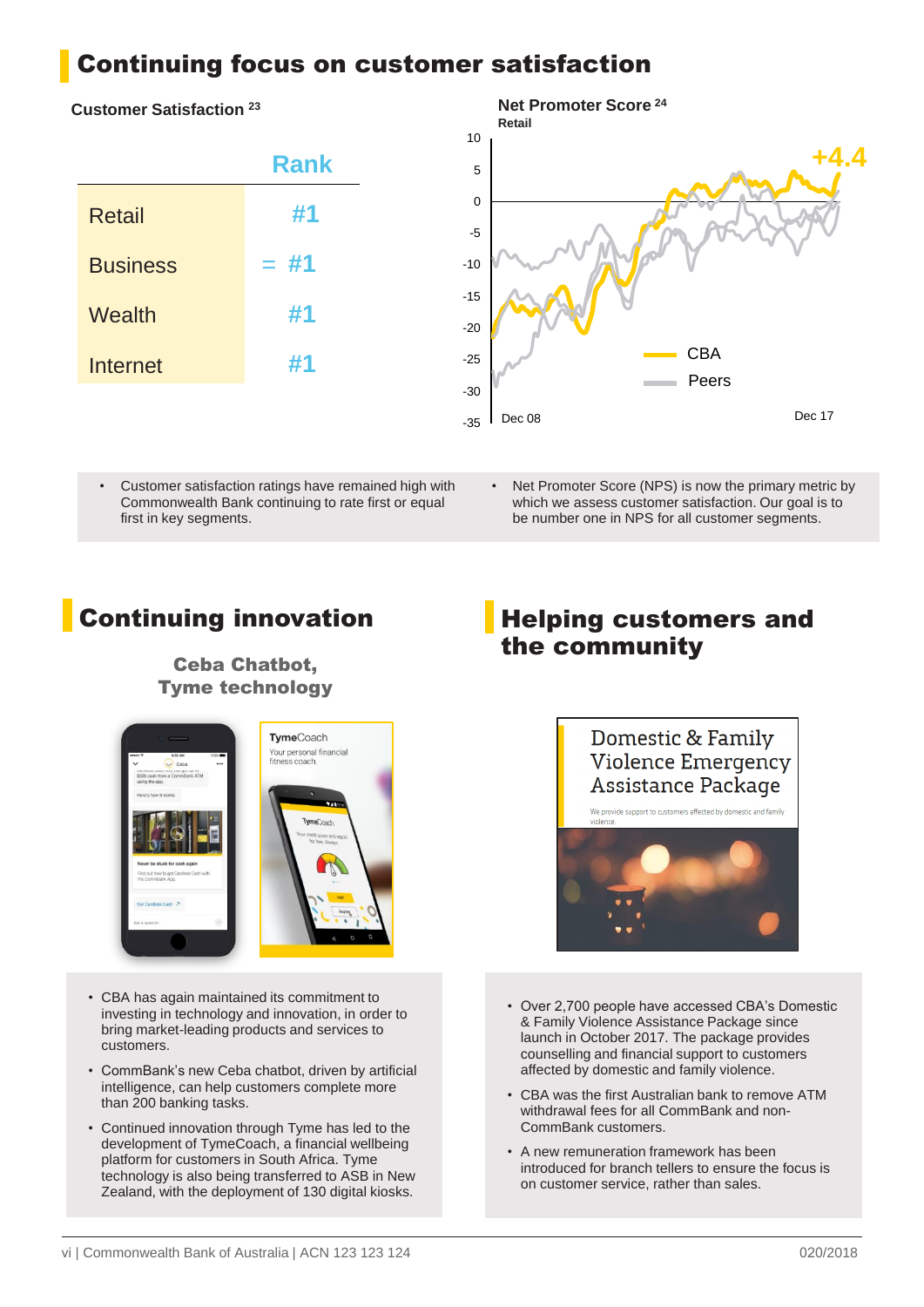### Chief Executive Officer, Ian Narev

Global growth trends are positive overall. Demand for Australia's raw materials, and other goods and services, should remain strong. And employment-intensive sectors such as infrastructure, tourism and education should continue to grow and underpin GDP and employment growth.

However, market volatility remains a risk given ongoing global uncertainty as to the pace and extent of rate rises. Market movements over recent days highlight this risk. Volatility can undermine the confidence that is critical to continuing growth.

Low wage growth also impacts confidence. Economic growth improves families' feelings of wellbeing when household income grows. Despite the positive trends in job creation, trends in wage growth and underemployment may cause households to remain cautious, which in turn weighs on consumption and business investment.

CBA will remain positive about Australia's prospects, while being wary of these risks. And we will continue to focus on the long term so we can serve and innovate for our customers, provide stable returns for our shareholders, support our community, and remain strong into the future.



#### Investor Relations

**Melanie Kirk** Head of Investor Relations

02 9118 7113 CBAInvestorRelations@cba.com.au

#### Media

**Kate Abrahams** General Manager Group Communications 02 9118 6919 media@cba.com.au

#### Shareholders

For more information **commbank.com.au/results**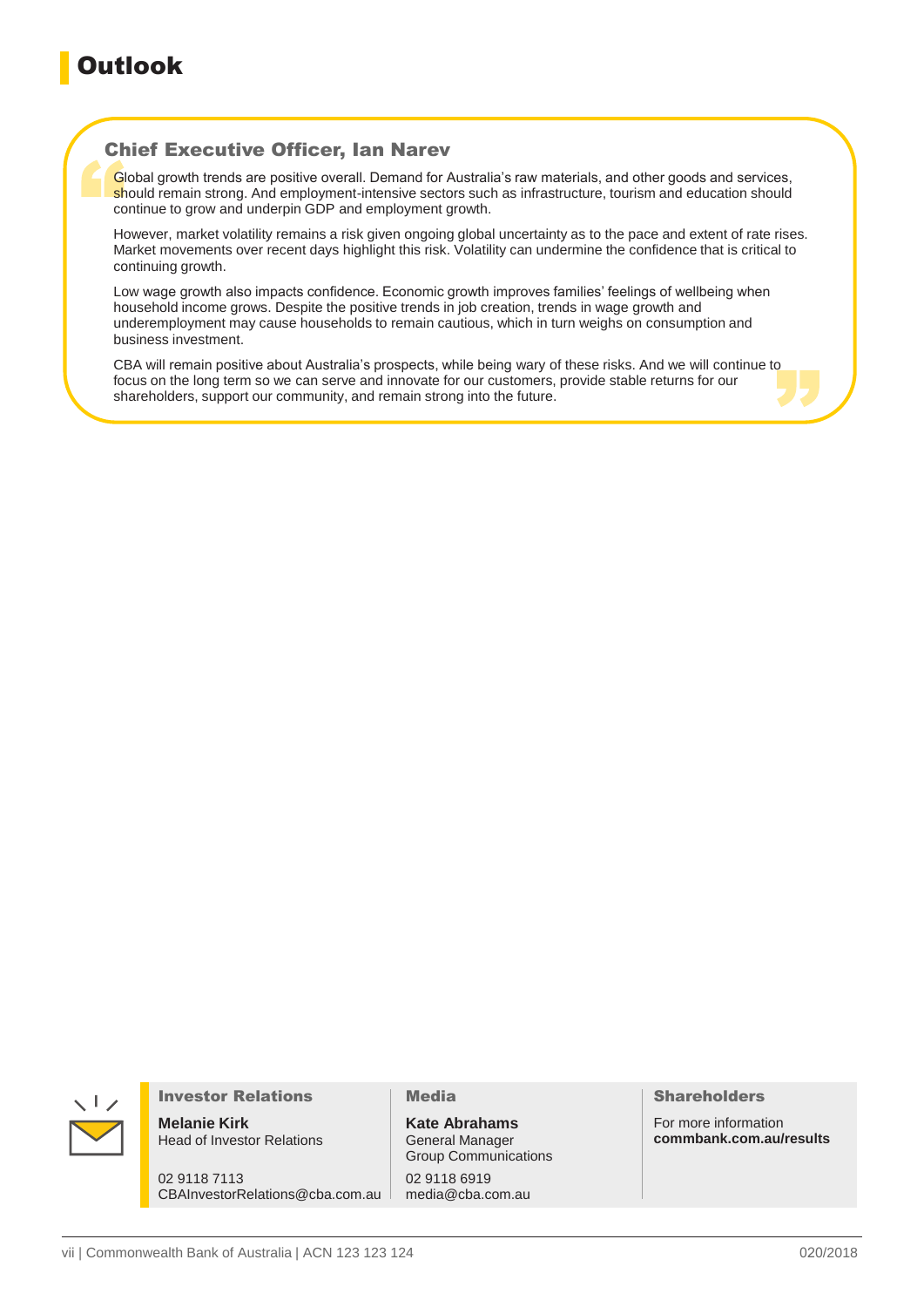### Footnotes

 $1$  Presented on a cash basis unless otherwise stated.

- $21H18$  includes an expense provision of \$375 million which the Group believes to be a reliable estimate of the level of penalty that a Court may impose, taking into account currently available information, including legal advice received by the Group in relation to AUSTRAC's claim.
- <sup>3</sup> 1H18 excludes the expense provision of \$375 million which the Group believes to be a reliable estimate of the level of penalty that a Court may impose, taking into account currently available information, including legal advice received by the Group in relation to AUSTRAC's claim.
- <sup>4</sup>Operating expenses to total operating income.
- <sup>5</sup> The Group uses Jaws as a key measure of financial performance. It is calculated as the difference between Total operating income growth and Operating expenses growth, compared to the prior comparative period.
- <sup>6</sup> The Group uses PACC, a risk adjusted measure, as a key measure of financial performance. It takes into account the profit achieved, the risk to capital that was taken to achieve it, and other adjustments.
- <sup>7</sup>Unless otherwise stated, all figures relate to the half year ended 31 December 2017. All comparisons are to the half year ended 31 December 2016.
- <sup>8</sup> Unless otherwise stated, the financial results are presented on a 'continuing operations' basis, excluding the life insurance businesses in Australia and New Zealand ('discontinued operations') being sold to AIA Group Limited.
- <sup>9</sup> For an explanation of and reconciliation between statutory and cash NPAT, refer to page 5 of the Profit Announcement.
- <sup>10</sup> Includes discontinued operations.
- <sup>11</sup>The Group has provided for a civil penalty in the amount of \$375 million. The Group believes this to be a reliable estimate of the level of penalty that a Court may impose in the AUSTRAC proceedings. This takes into account currently available information, including legal advice received by the Group in relation to AUSTRAC's claims.
- $12$ In order to present an underlying view of the result: 1H17 has been adjusted to exclude a \$397 million gain on sale of the Group's remaining investment in Visa Inc. and a \$393 million one-off expense for acceleration of amortisation on certain software assets; the impact of consolidation and equity accounted profits of AHL Holdings Pty Ltd (trading as Aussie Home Loans) has been excluded; and 1H18 is adjusted to exclude a \$375 million expense provision which the Group believes to be a reliable estimate of the level of penalty that a Court may impose in the AUSTRAC proceedings.
- $13$  'Business as usual' expenses excludes the expense items noted in footnote 12, and also excludes the \$200 million expense provision taken for expected regulatory, compliance and remediation program costs and the \$64 million benefit from the oneoff acceleration of software amortisation in 1H17.
- <sup>14</sup> Market as at September 2017 quarter. Source: MFAA.
- 15 System source RBA. CBA includes BWA and subsidiaries.
- <sup>16</sup> Adjusted for new market entrants/reporting changes. 'Non banks' refers to Non bank financial institutions.
- <sup>17</sup>Apartment developments >\$20m.
- <sup>18</sup> FY09 includes Bankwest on a pro-forma basis and is based on LIE for the year.
- <sup>19</sup> Includes retail portfolios of Retail Banking Services, Business and Private Banking, Bankwest and New Zealand.
- <sup>20</sup> Excludes Reverse Mortgage, Commonwealth Portfolio Loan (CBA only) and Residential Mortgage Group (CBA only) loans.
- <sup>21</sup> Excludes Line of Credit (Viridian LOC/Equity Line).
- <sup>22</sup>The AASB 9 Accounting Standard is applicable from 1 July 2018. AASB 9 replaces AASB 139 'Financial Instruments: Recognition and Measurement'. The AASB 9 expected credit loss model is forward looking and replaces the existing incurred loss approach. The increase in impairment provisions on transition to AASB 9 is not reflective of a change in underlying portfolio credit quality.
- <sup>23</sup> Roy Morgan Research Retail Main Financial Institution (MFI) Customer Satisfaction: DBM Business Financial Services Monitor; Wealth Insights Platform Service Level Survey; Roy Morgan Research.
- <sup>24</sup> Roy Morgan Research, Retail Net Promoter Score. Advocacy is measured on a scale of 1 to 10, with 1 being 'Very Unlikely' and 10 being 'Very Likely' to recommend. Promoters is defined as score of 9-10. Total Detractors is a score of 1-6.